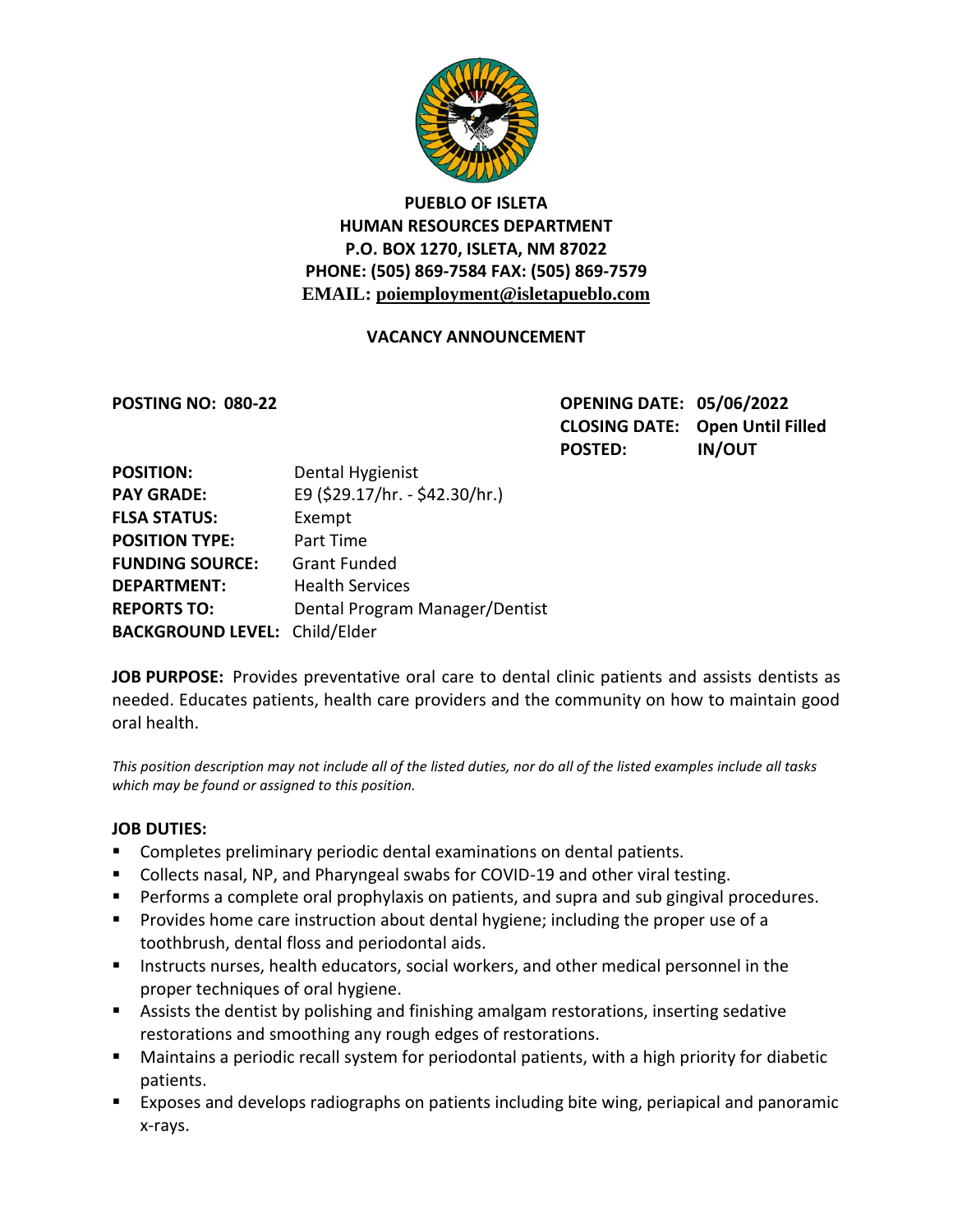- Maintains accurate patient's records, records oral conditions of teeth and surrounding tissues, progress and therapy notes.
- **Provides sealants as needed.**
- **Performs community outreach and provides school and community dental health** education.
- Assists with community programs with regards to community fluoridation, school fluoride varnish program, and early childhood caries (ECC).
- **Complies with safety rules and regulations, to ensure a safe working environment.**
- **Performs other duties as required.**

## **SUPERVISION RESPONSIBILITIES:** N/A

## **MINIMUM QUALIFICATIONS/REQUIREMENTS:**

- **Associate's Degree.**
- **Three years' experience as a Dental Hygienist preferred.**
- **State of New Mexico Dental Hygiene License.**
- State of New Mexico Dental Anesthesia License.
- **CPR Certification.**
- **Must be able to pass a TB screening.**
- **Must provide written copy of immunization record prior to employment.**
- **Must pass background check for position.**
- **Must be able to comply with the Pueblo of Isleta Drug Free Workplace policies.**

# **KNOWLEDGE, SKILL AND ABILITY REQUIREMENTS:**

- Knowledge of current dental technology, terminology, dental anatomy, medicines, oral hygiene and preventive dentistry.
- Knowledge of applicable federal, state, county and local laws, regulations, and requirements.
- Knowledge of dental software.
- **Skill in operating ultrasonic and autoclave devices.**
- Skill in operating radiographic equipment and Kodak imaging computer program.
- Skill with dental chair unit.
- Skill in treating patients with tact, courtesy, and respect.
- Ability to react quickly and make effective decisions in an emergency situation.
- **Ability to maintain confidentiality.**
- Ability to interact and maintain good working relationships with individuals of varying social and cultural backgrounds.
- Ability to communicate efficiently and effectively both verbally and in writing.
- Ability to handle multiple tasks and meet deadlines.
- **Ability to exercise independent judgment.**

## **PHYSICAL DEMANDS:**

- Work may require assisting with stand-up dentistry on patients unable to move from prone positions.
- Work involves repetitive hand and wrist movements.
- Talk, hear, sit, stand; use hands to handle objects, equipment, controls and reach with arms and hands.